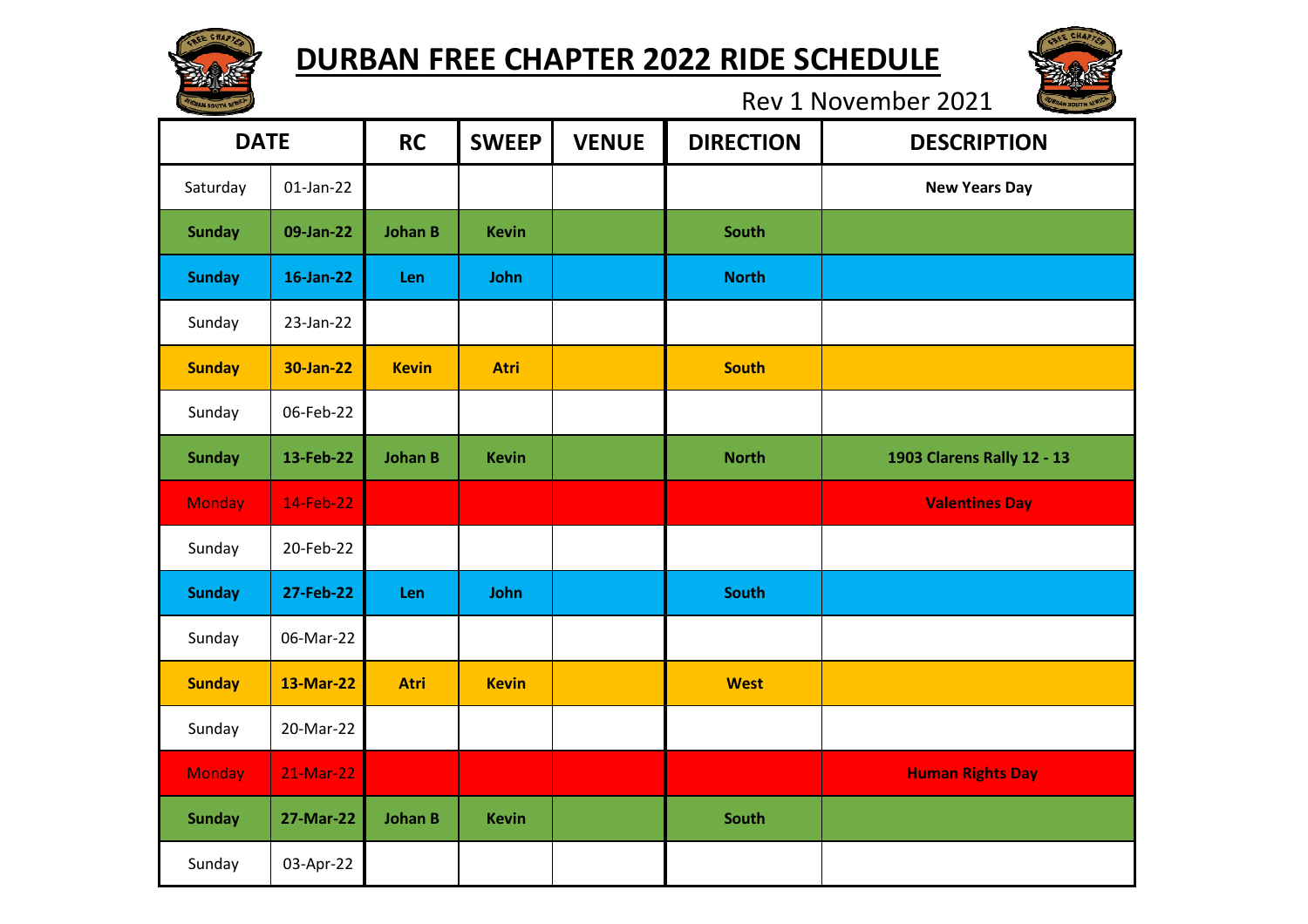| <b>Sunday</b>   | 10-Apr-22        | Len            | John         | <b>West</b>  |                                         |
|-----------------|------------------|----------------|--------------|--------------|-----------------------------------------|
| Sunday          | 17-Apr-21        |                |              |              | <b>Easter Weekend 15 - 18</b>           |
| <b>Sunday</b>   | <b>24-Apr-22</b> | <b>Kevin</b>   | Atri         | <b>North</b> |                                         |
| Wednesday       | 27-Apr-22        |                |              |              | <b>Freedom Day</b>                      |
| Sunday          | $01$ -May-22     |                |              |              | <b>Workers Day</b>                      |
| <b>Monday</b>   | 02-May-22        |                |              |              | <b>Public Holiday</b>                   |
| <b>Sunday</b>   | 08-May-22        | <b>Johan B</b> | <b>Kevin</b> | West         | <b>Mothers Day / Skeleton Rally 5-8</b> |
| Sunday          | 15-May-22        |                |              |              |                                         |
| <b>Sunday</b>   | 22-May-22        | Len            | <b>John</b>  | <b>North</b> |                                         |
| Sunday          | 29-May-22        |                |              |              |                                         |
| <b>Sunday</b>   | 05-Jun-22        | <b>Atri</b>    | <b>Kevin</b> | <b>South</b> |                                         |
| Sunday          | 12-Jun-22        |                |              |              |                                         |
| <b>Thursday</b> | $16$ -Jun-22     |                |              |              | <b>Youth Day</b>                        |
| <b>Sunday</b>   | 19-Jun-22        | <b>Johan B</b> | <b>Kevin</b> | <b>North</b> | <b>Fathers Day</b>                      |
| Sunday          | 26-Jun-22        |                |              |              |                                         |
| <b>Sunday</b>   | 03-Jul-22        | Kevin          | Atri         | <b>West</b>  | <b>Creighton Train Ride</b>             |
| Sunday          | 10-Jul-22        |                |              |              |                                         |
| <b>Sunday</b>   | 17-Jul-22        | Len            | John         | <b>South</b> |                                         |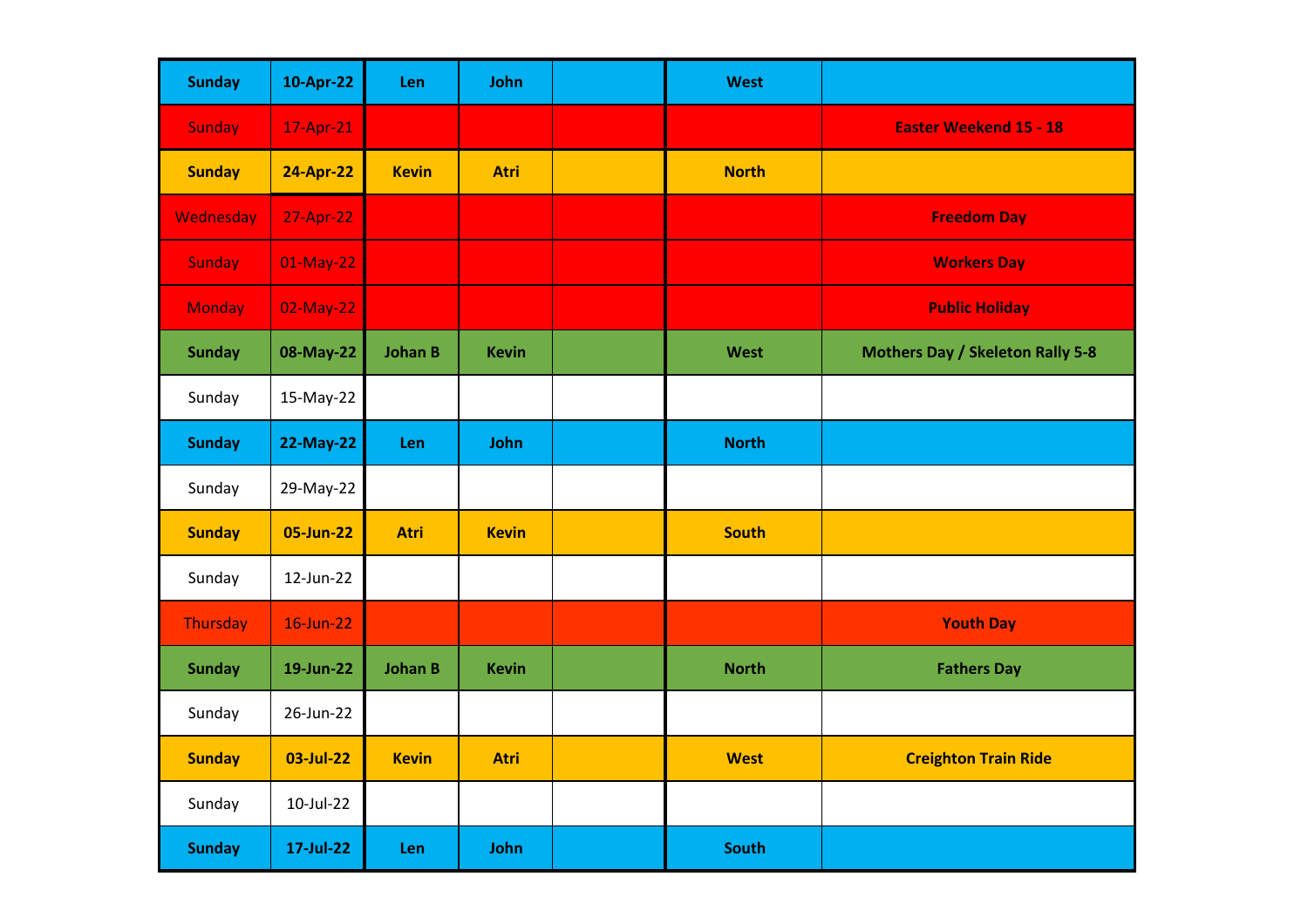| <b>Monday</b>  | 18-Jul-22        |                |              |              | <b>Mandela Day</b>  |
|----------------|------------------|----------------|--------------|--------------|---------------------|
| Sunday         | 24-Jul-22        |                |              |              |                     |
| <b>Sunday</b>  | 31-Jul-22        | <b>Johan B</b> | <b>Kevin</b> | West         |                     |
| Sunday         | 07-Aug-22        |                |              |              |                     |
| <b>Tuesday</b> | 09-Aug-22        |                |              |              | <b>Womens Day</b>   |
| <b>Sunday</b>  | 14-Aug-22        | Len            | John         | <b>South</b> |                     |
| Sunday         | 21-Aug-22        |                |              |              |                     |
| <b>Sunday</b>  | <b>28-Aug-22</b> | <b>Atri</b>    | <b>Kevin</b> | <b>North</b> |                     |
| Sunday         | 04-Sep-22        |                |              |              |                     |
| <b>Sunday</b>  | 11-Sep-22        | <b>Johan B</b> | <b>Kevin</b> | West         |                     |
| Sunday         | 18-Sep-22        |                |              |              |                     |
| Saturday       | 24-Sep-22        |                |              |              | <b>Heritage Day</b> |
| <b>Sunday</b>  | 25-Sep-22        | Len            | John         | <b>North</b> |                     |
| Sunday         | 02-Oct-22        |                |              |              |                     |
| <b>Sunday</b>  | 09-Oct-22        | <b>Kevin</b>   | Atri         | <b>South</b> |                     |
| Sunday         | 16-Oct-22        |                |              |              |                     |
| <b>Sunday</b>  | 23-Oct-22        | <b>Johan B</b> | <b>Kevin</b> | <b>North</b> |                     |
| Sunday         | 30-Oct-22        |                |              |              |                     |